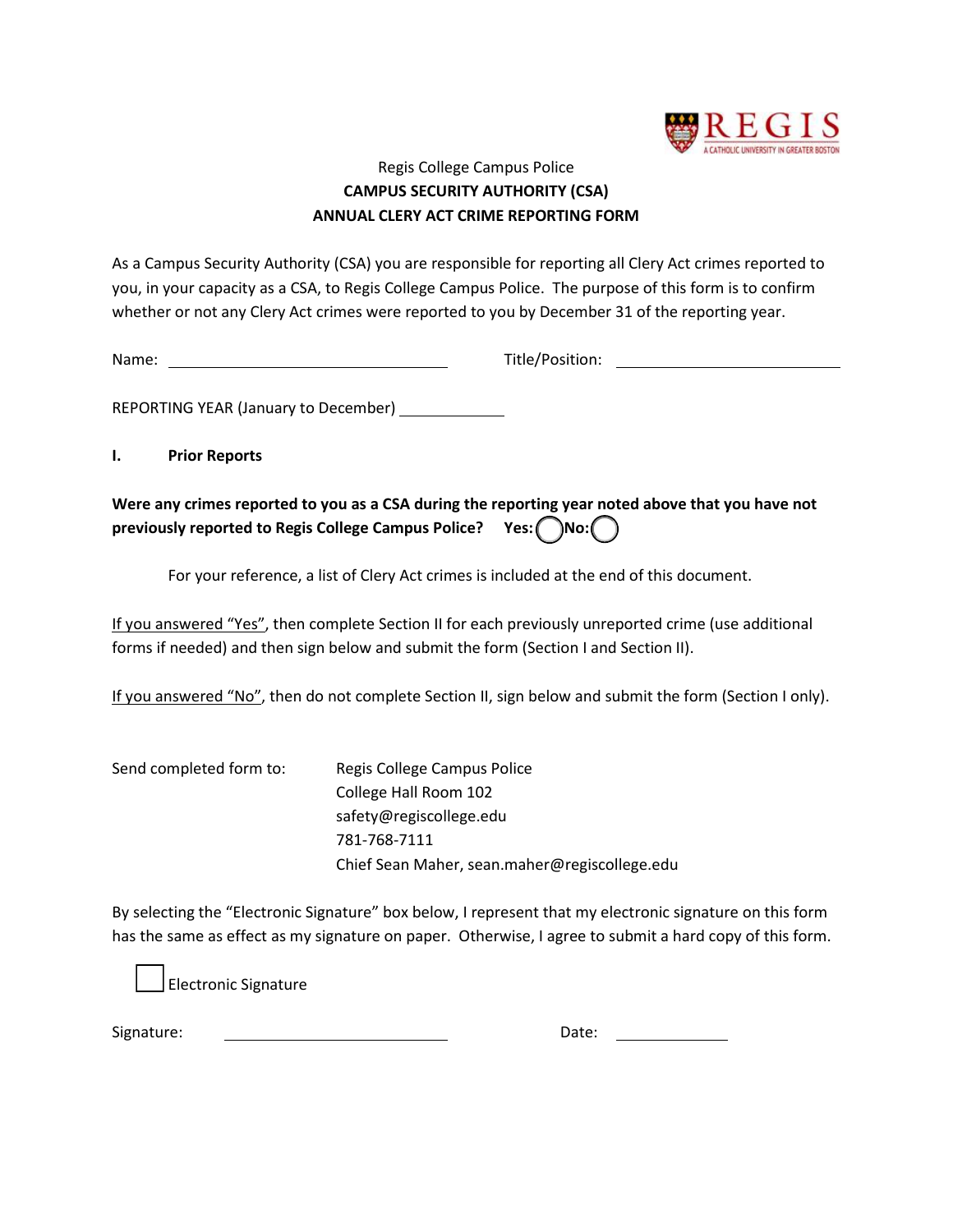|                                                                                                                                            | <b>REPORTING YEAR:</b>                                                      | <b>CSA Name:</b>                                                                                                                                                                                                    |                                      |
|--------------------------------------------------------------------------------------------------------------------------------------------|-----------------------------------------------------------------------------|---------------------------------------------------------------------------------------------------------------------------------------------------------------------------------------------------------------------|--------------------------------------|
| Н.                                                                                                                                         | <b>Report Information</b>                                                   |                                                                                                                                                                                                                     |                                      |
| Location of Crime:<br><u> 1989 - Johann John Stone, markin film yn y brening yn y brening yn y brening y brening yn y brening y brenin</u> |                                                                             |                                                                                                                                                                                                                     | (building name or address)           |
|                                                                                                                                            | Date of Crime: _______________________                                      |                                                                                                                                                                                                                     |                                      |
|                                                                                                                                            | Description of Crime:                                                       | <u> 1989 - Johann Barbara, martin amerikan basal dan berasal dalam basal dan berasal dalam basal dalam basal dala</u>                                                                                               |                                      |
|                                                                                                                                            |                                                                             |                                                                                                                                                                                                                     |                                      |
|                                                                                                                                            |                                                                             |                                                                                                                                                                                                                     | (attach additional sheets if needed) |
|                                                                                                                                            | Did the crime occur on Regis College owned, controlled, or leased property? |                                                                                                                                                                                                                     |                                      |
|                                                                                                                                            | Did the crime occur in a building or on the street?                         |                                                                                                                                                                                                                     |                                      |
|                                                                                                                                            | Did the crime occur at Regis College sponsored activity or event?           | Yes:Ono:O                                                                                                                                                                                                           |                                      |
|                                                                                                                                            | Did the crime appear motivated by bias (i.e. a hate crime)?                 |                                                                                                                                                                                                                     |                                      |
|                                                                                                                                            |                                                                             | (e.g. race, gender, ethnicity, religion, sexual orientation, disability)                                                                                                                                            |                                      |
|                                                                                                                                            | Send completed form to:                                                     | Regis College Campus Police<br>College Hall Room 102<br>safety@regiscollege.edu<br>781-768-7111<br>Chief Sean Maher, sean.maher@regiscollege.edu                                                                    |                                      |
|                                                                                                                                            |                                                                             | By selecting the "Electronic Signature" box below, I represent that my electronic signature on this form<br>has the same as effect as my signature on paper. Otherwise, I agree to submit a hard copy of this form. |                                      |

Electronic Signature

Signature: Date:

| )ate: |  |
|-------|--|
|       |  |